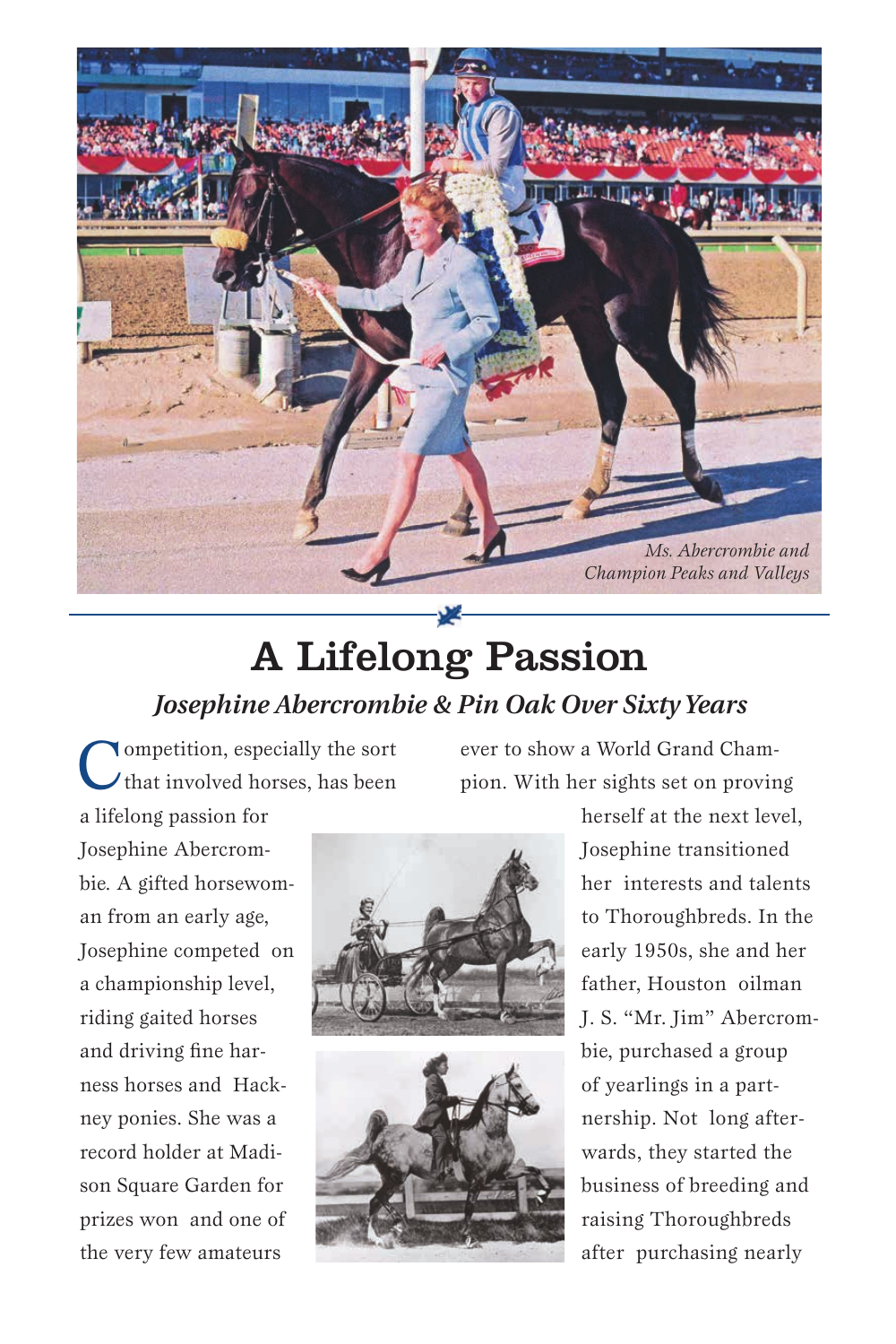1400 acres in Woodford County, Kentucky and named it Pin Oak after their highly successful show horse stables in Texas.

Quickly rewarded for her keen eye, Pin Oak's racing stable won the 1953 Astartita Stakes with Make a Play, followed by a victory in the



out of Self Control, by Better Self at the1967 Keeneland July Sale would prove to be key for Pin Oak's breeding operation. Take a Stand foaled three foals for Pin Oak before being sold, and of those three the Abercrombie operation retained only a gray filly by Iron Ruler named

1955 Louisiana Derby with Roman Patrol. Those early years saw additional major stakes winners for Pin Oak including Classic winner Elocutionist, English and Irish St. Leger winner Touching Wood, Tree of Knowledge, Cool, and Grease.

But the purchase of a yearling filly, later named Take a Stand, by Amerigo Strike a Pose.

As fate would have it, the decision to retain Strike a Pose proved pivotal for Pin Oak's future success. Strike a Pose was bred to Blushing Groom and that mating resulted in the stakes-winning filly Wedding Picture. In addition to the four stakes winners Wedding Picture produced as a broodmare, she



*Scenes from Pin Oak; Ms. Abercrombie with Confessional after the Frizette S.-G1*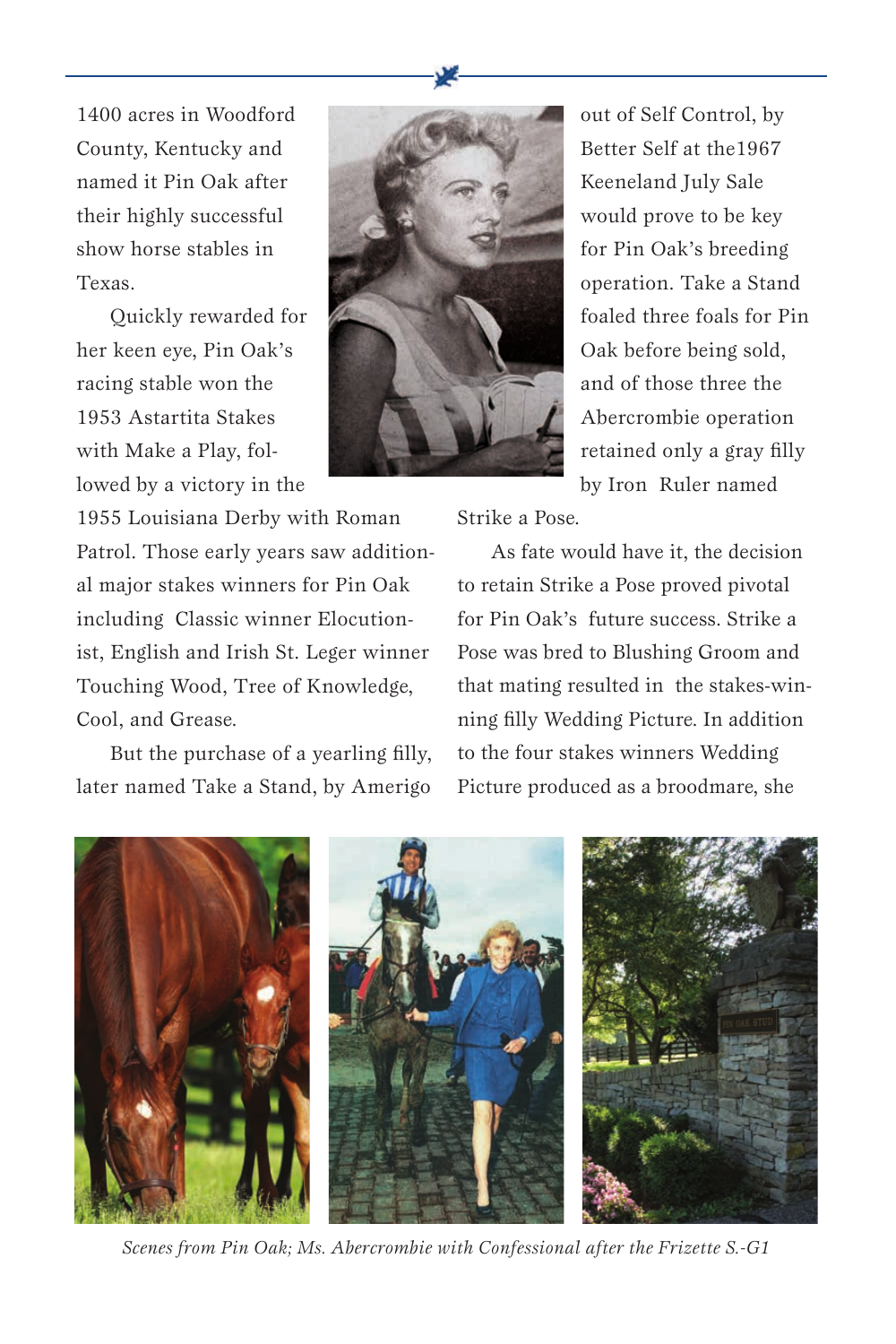also had a daughter by Nijinsky II named Wedding Vow who later became the dam of Pin Oak stalwart Broken Vow.

Strike a Pose also foaled a filly by Green Dancer named Strike a Balance. Strike a Balance produced champion Peaks and Valleys, also a successful sire for



and Strike a Balance, grew into separate branches of a tremendously prolific family. Between the two, they have produced well over 20 stakes winners and represent nearly 50 years of stewardship for Pin Oak.

Josephine Abercrombie's dedication to

Pin Oak, and the stakes winner Alternate, the dam of Pin Oak's graded stakes winner and successful sire Alternation. Additional graded success produced by Alternate include Grade 1 stakes winner Higher Power and stakes winner Interrupted (by Broken Vow).

The two fillies, Wedding Picture

her horses has been justly rewarded through the years. Pin Oak's Laugh and Be Merry earned the Eclipse Award as Champion Turf Mare and Hasten to Add was named Canada's Champion Turf Horse. A Grade 1 winner in the U.S. and Canada, Peaks and Valleys earned honors as Horse of the Year and Champion 3-year-old



*Hands on horsewoman, with Missive after her MSW victory at Fair Grounds*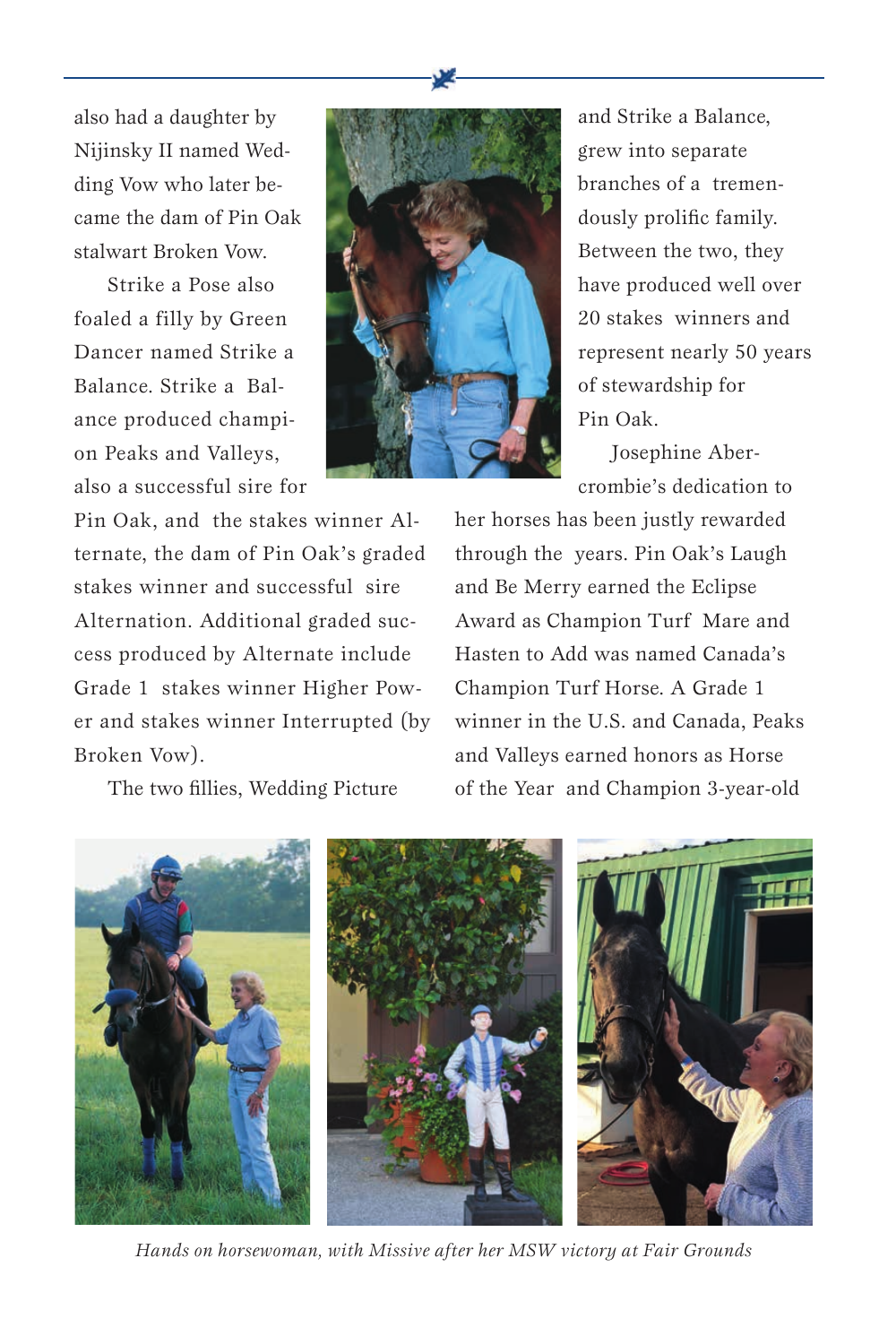in Canada. His success on the track led Abercrombie to become the first American Canadian Breeder of the Year. Grade 1 success was gained by other Pin Oak homebreds including Confessional, Missed the Storm, Changeintheweather, and See How She Runs. Brownie Points, who won eight graded stakes earning over \$950,000, is the dam of Synchrony, who won six graded stakes and nearly \$1 Million, as well as graded stakes winner Chocolate Kisses and stakes winner Point System.

To date, over 100 stakes winners have been produced or campaigned by Pin Oak. Also, the farm has been known to stand a select group of

quality stallions. Included among these are prominent sires Sky Classic; Maria's Mon, sire of two Kentucky Derby winners; homebreds Peaks and Valleys; Alternation, sire of Ballerina-G1 and Kentucky Oaks-G1 winner Serengeti Empress; and Broken Vow, among the top 15 Active Sires with 159 Blacktype Horses.

But, as a true horsewoman, Abercrombie's focus always remains on the animal itself. An entire section of her farm is devoted to caring for retired broodmares and other horses. Throughout her career, Josephine Abercrombie has embodied the highest standards of care and knowledge of horses.

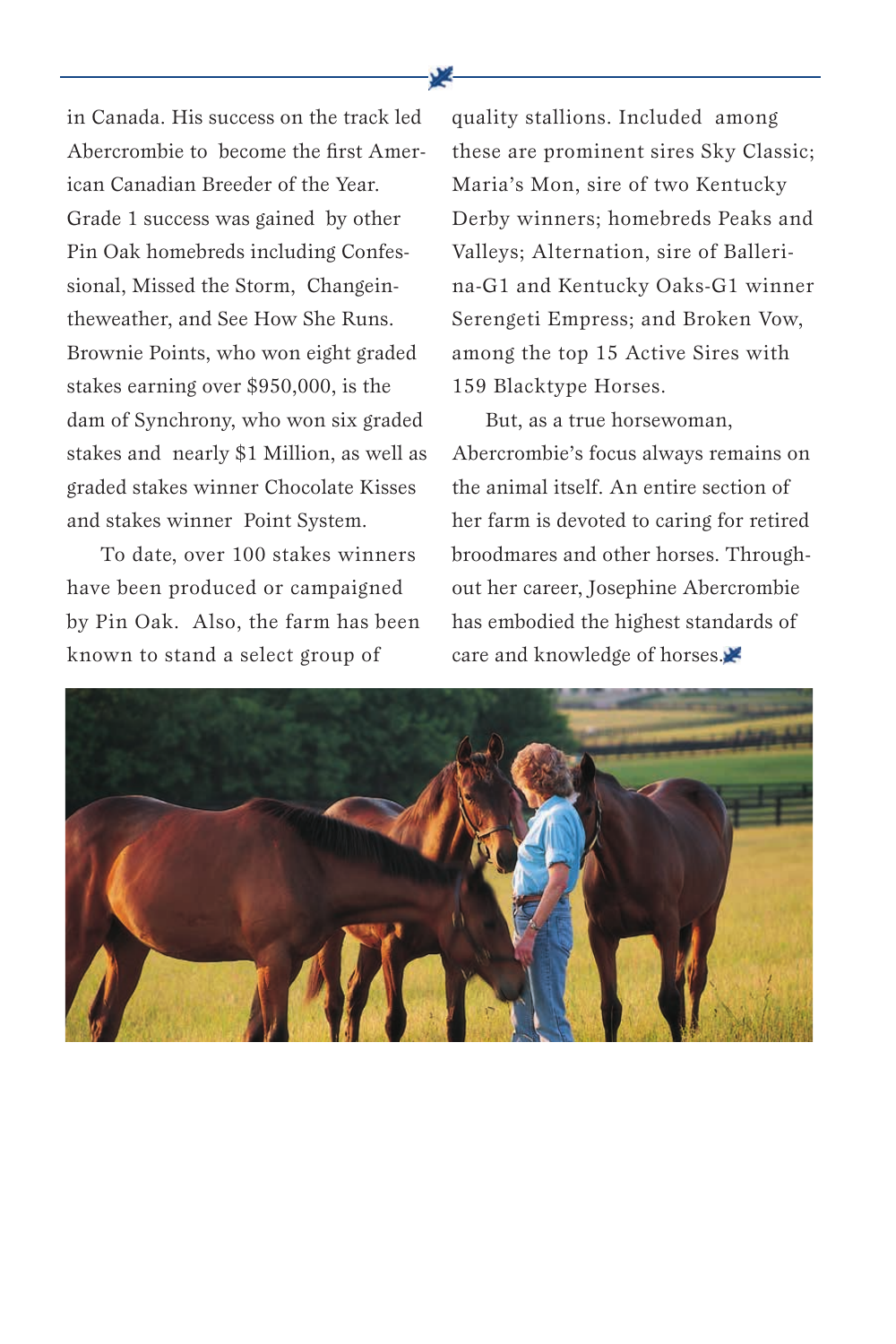

GREASE (IRE) *Three-time Group 1 Winner*

LAUGH AND BE MERRY *Eclipse Champion Turf Mare*

### y. *G1 Winners Raced by Pin Oak*





SEE HOW SHE RUNS *Selene S.-G1 Winner of \$586,99*



MISSED THE STORM *Test S.-G1 Winner of \$334,986*



CONFESSIONAL *Frizette S.-G1 Winner of \$827,638*